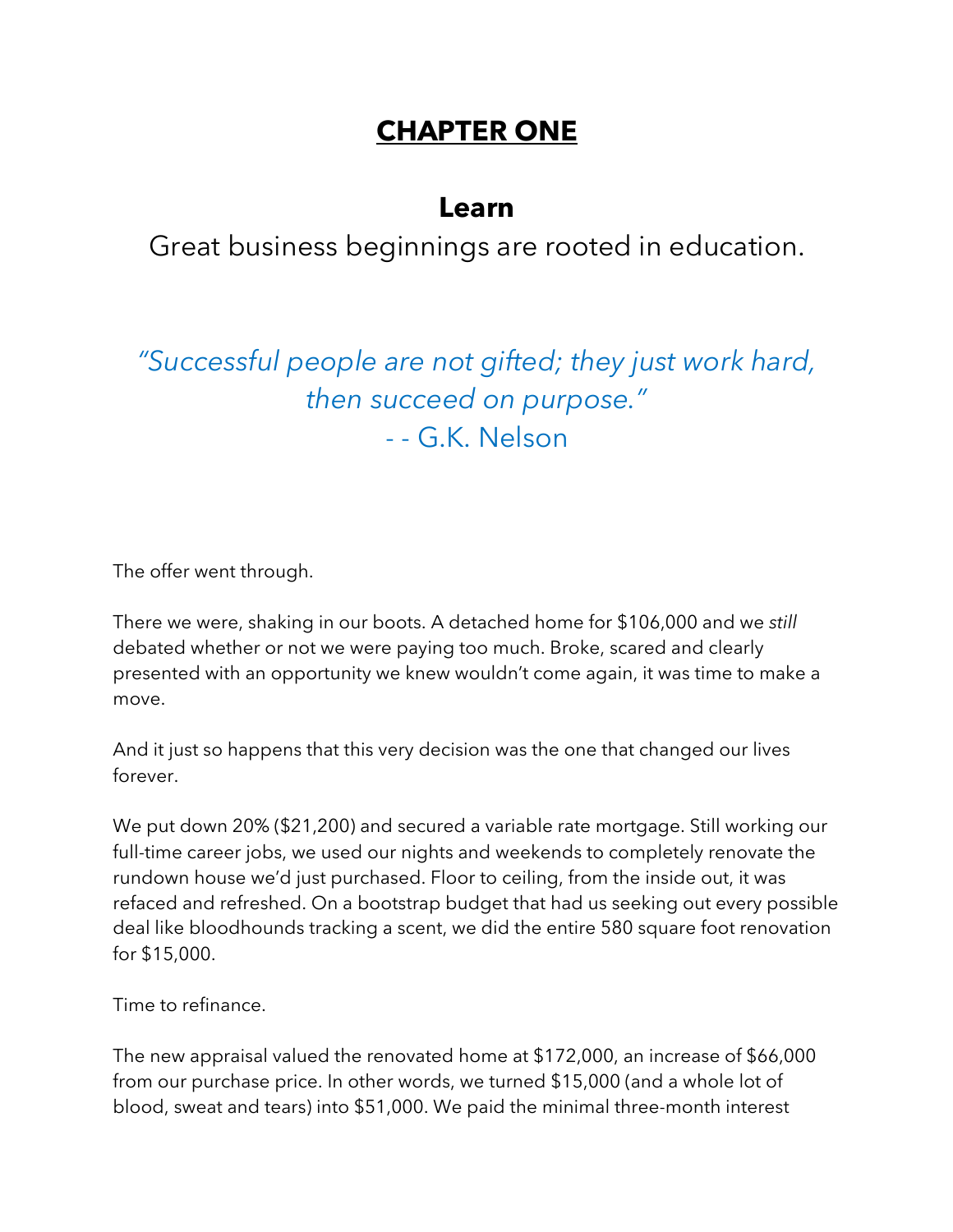penalty to break out of our existing mortgage, refinanced with a variable rate at 20% down again, put the home up for rent and pocketed the additional money – only temporarily of course, because it wasn't long before this became our down payment on Investment Property #2, a duplex just a few blocks from our principal residence.

That's all it took. We were hooked.

- - - - - - - - - - - - - - - - - - -

We spend \$100,000 on a university education but squawk at the idea of attending a real estate investment training course for \$20,000. We want the fancy cars for tens of thousands but won't fork up the same amount of money to learn about building wealth and attaining financial security.

At the very start of our journey in 2016, it was tremendously difficult for us to have faith, take the plunge and put forth \$18,000 as an investment in ourselves, our education and our future. That was the cost of the real estate investing course we selected. More so than our decision to purchase our first investment property, the choice we made to attend this program was, hands-down, the best decision we've ever made in our lives. Today, just four years later, our education spending currently sits at \$135,000 – and we don't regret a single penny of that nor do we plan to halt our real estate investment learning anytime soon.

You cannot put a price tag on the kind of education that changes your perspective, retrains your mind, forces you to question outdated mentalities, and teaches you proven strategies to apply in your own life. It is these types of investments in your personal development that give you the information, tools and power to make lifealtering decisions designed to build wealth and attain true financial freedom.

Make no mistake about it: *anyone can do what we've done*.

But!

Real estate investing is not a get rich quick scheme. It's not a fast-track to wealth. Like anything else worth mastering, it takes drive, focus, dedication and hard work. And at the core of it all, is your education.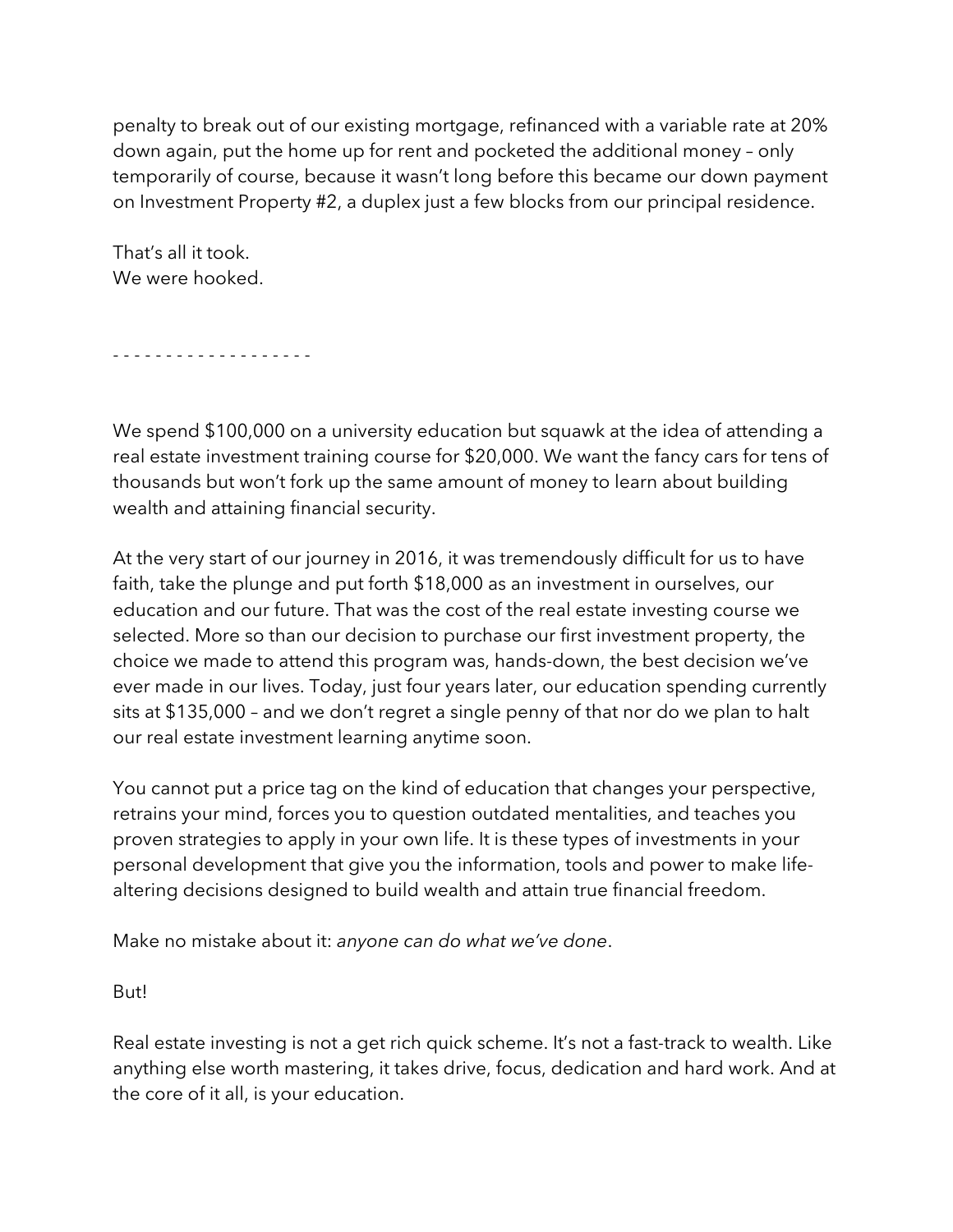One of our top recommendations for new real estate investors is: take the time to *learn*. Read, take courses, research, compare, analyze, evaluate and talk to people who have already achieved what you're just starting to work towards. Most importantly, put in the necessary time at the beginning of your investment career to educate yourself on various strategies so you can ultimately decide what is most suitable to your situation, your personality and your goals. After all, there isn't one way to make money in real estate – there are many!

Perhaps you're not entirely "SOLD" (pun intended) on real estate as an investment just yet. There are certainly lots of other things you can dump your money into. So…why real estate?

#### \*\*BEWARE\*\* STRONG OPINION UP AHEAD

### *We believe real estate is the best possible investment on the planet.*

Here's why.

For just about any piece of real estate, you can pay 20% to 25% of the total cost (sometimes less) and be the owner of that property with full control. What other investment operates in such a way? The answer is, none.

Real estate has leverage unlike any other investment.

In the stock market, for example, it's considered highly irresponsible to invest with borrowed money. On the other hand, in real estate you can use significant amounts of financing to invest in property without assuming too much risk.

Consider this example.

You pay cash to buy a piece of real estate for \$100,000. In the course of one year, the property increases in value by 5%. You earn a \$5,000 (5%) return on your investment.

Now let's say you use that same \$100,000 in cash to buy a \$500,000 property and you borrow the other \$400,000. If the value increases by 5% again, now you have a return of \$25,000 – 25% of your initial \$100,000 investment.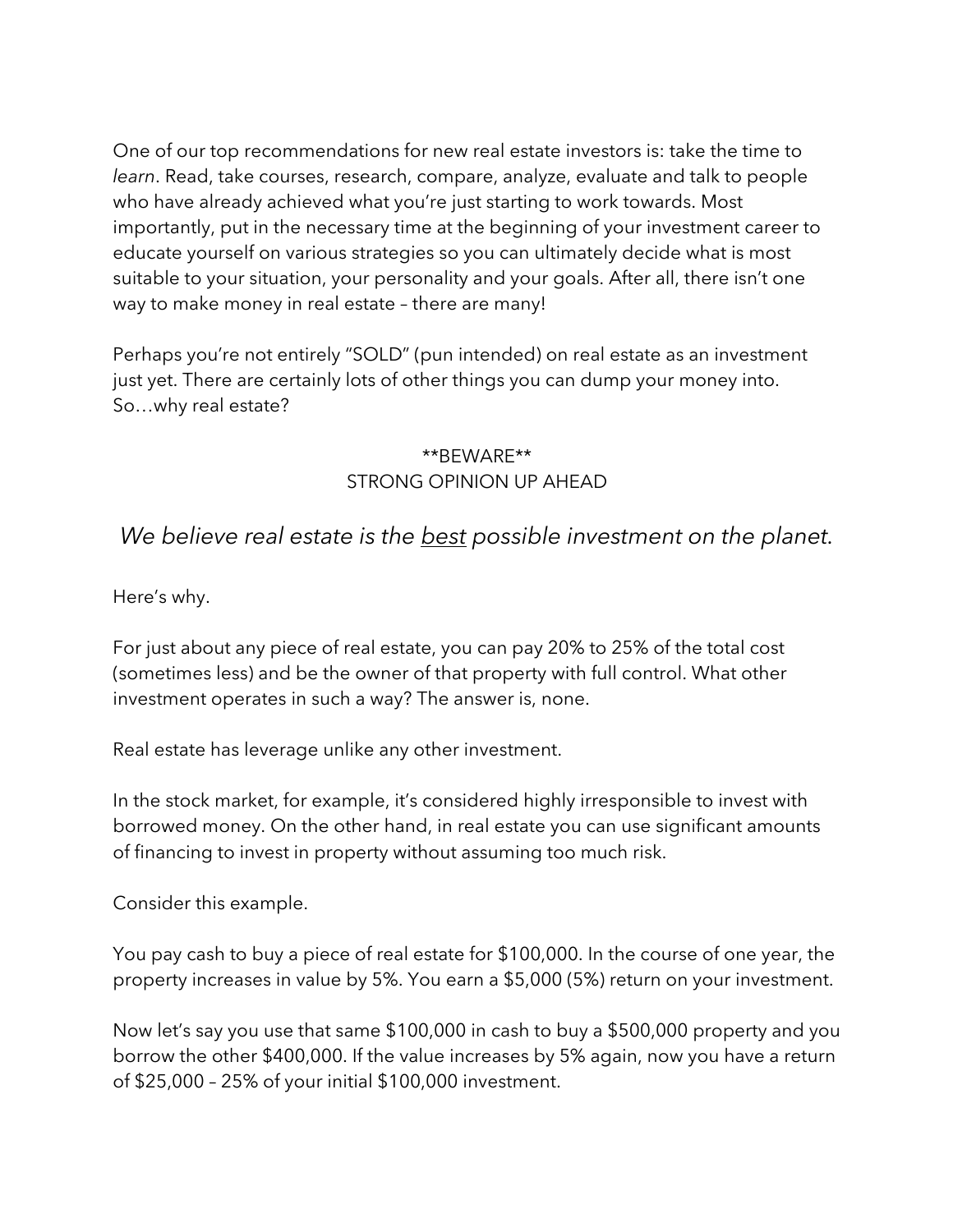Take this with a grain of salt because we're not factoring in lender fees, closing costs and monthly mortgage payments, but you get the picture.

The point is, leverage (if you use it!) has the capability to significantly amplify your returns.

Real estate also sets itself apart from other investments because it can be rented in order to earn you passive income. You can't rent out a stock, now can you? In real estate, one of the best ways to earn passive income is by renting out investment properties. Sure, it would be great if the property you purchase rises in value over time but that's really not the focus of your investment endeavor. Think of how much *rental income* you can earn if you put a tenant in there. This will be the key driver of your returns.

Contrary to other investments, real estate provides a unique tax advantage. Who doesn't like the sound of a tax break?! You see, when you purchase an investment property, you are permitted to write off the purchase price over a certain number of years – this is a tax deduction known as depreciation.

Given the fact that there are a multitude of variables at play, it's impossible to truly and rightly compare real estate to any other investment in order to arrive at a concrete answer of which is "the best". Having said that, there is no disputing the fact that real estate has a few key advantages. When you combine leverage, rental income potential, price appreciation and tax benefits, the plausible returns in the long-term are impressive.

If we take a look at the appreciating prices of real estate over a long period of time, in the vast majority of countries around the world, the increases are significant. As an investor, however, you need to remind yourself that this is *not* what matters and it isn't what's going to earn you significant wealth in your lifetime. The focus on appreciating values over time plays right into that old, and completely false, idea that your principal residence is an investment.

#### It's not.

Think of how much money your home sucks out of your wallet each and every month. From the mortgage, to the property taxes, to the utilities bill, to the odd breakdown and repair, to the need for new furniture, upgrades, renovations…the list is endless!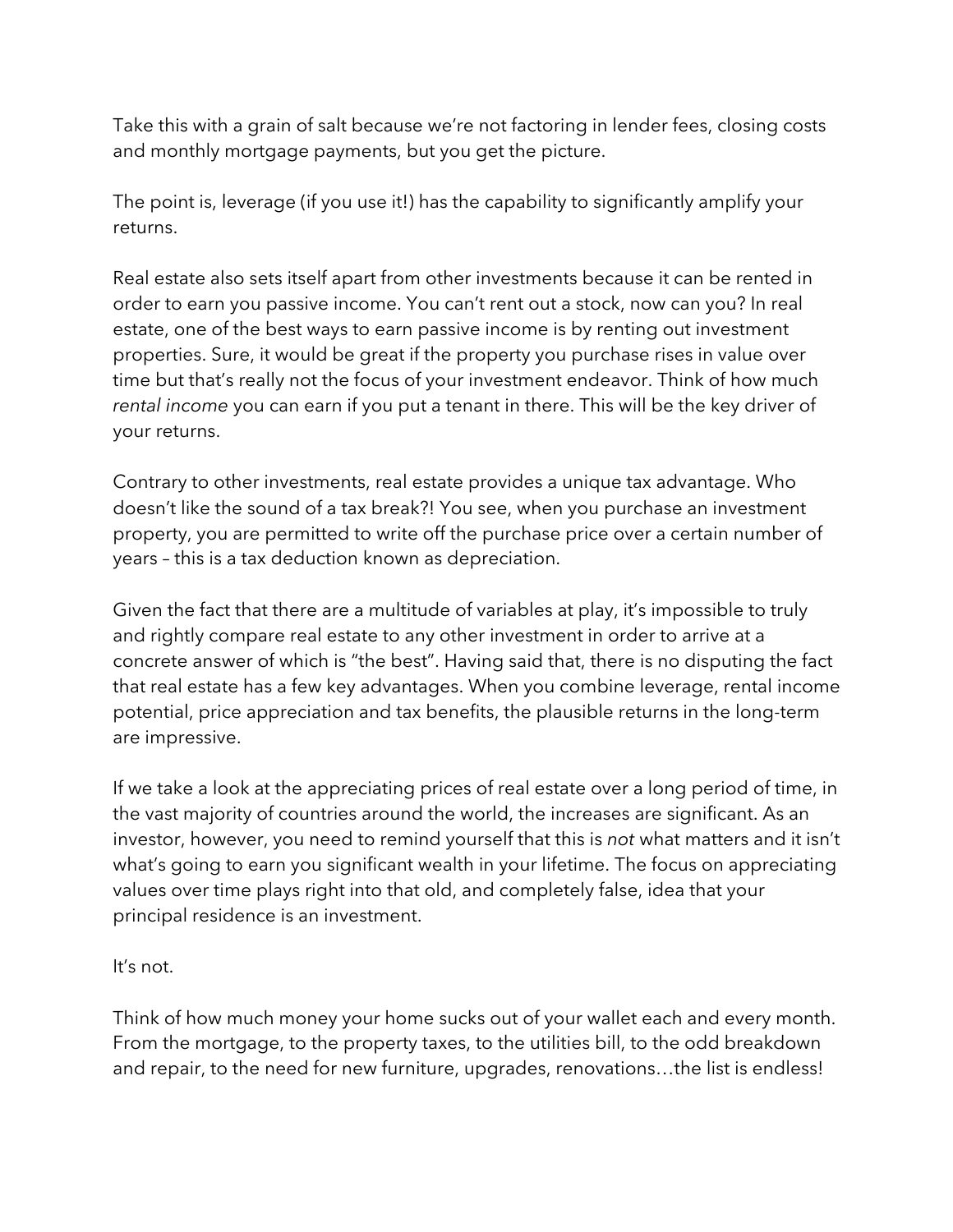The notion of a principal residence being an investment is an old-school, over-the-hill way of thinking.

On the other hand, you have an investment property. Sure, you pay the mortgage and property taxes but you're also cash flow positive each month with your rental income not to mention the fact that the property is slowly appreciating over time. Now *that's* an investment.

There is a profound difference between the two and this is a distinction that every successful real estate investor has ensured is introduced and understood by their once pre-programmed brain. Time for a re-program. When you begin thinking about a real estate investment in terms of its potential to earn you rental income, you subsequently focus less on the actual value of that investment at any particular point in time. This is because with such a model, even if the market tanks and the value of the property decreases significantly, that doesn't mean anything to your tenant. They still need a place to live and will continue paying rent. Now picture how insignificant the actual value of a multi-family rental property is when you have *several* tenants paying you rent each month.

If you have parents who were born in the 1950s or earlier, there's a good chance you were brought up thinking along the lines of:

"Work hard and earn your pay cheque." "Save part of your earnings and put it in the bank." "Debt is bad." "Pay your bills on time." "Invest safely, with guaranteed returns."

As you begin exploring a new world, we've got news for you: in order to be successful, you must drop all of these preconceived notions. First and foremost, change the way you think about how you earn money. More specifically…

## *Find a way not to trade your time for money*.

There's another way to make money…a better way, which is exactly what our book is designed to teach you.

Savings? A good idea, but it depends in what form. Stockpiling money in your bank account that doesn't earn you a cent of interest or investing in a GIC that can't even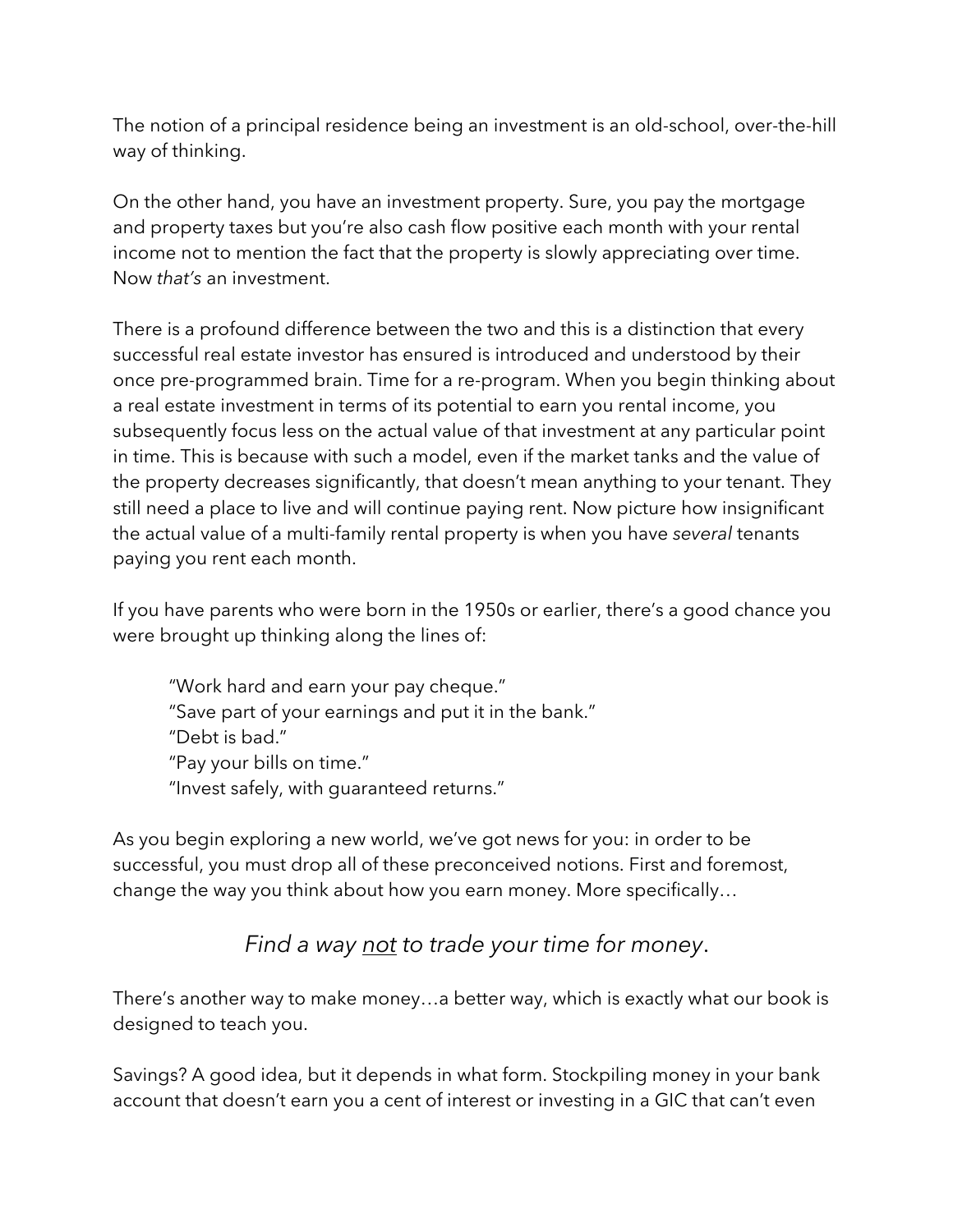give you returns that match the rate of inflation? Bad idea. Redefining what you categorize as cash that can become liquidized if a terribly rainy day comes along is an essential step in your real estate investment education.

Some like to call real estate a "safe investment" but you're certainly not guaranteed returns of any kind. It's a risk, and as an investor, you absolutely must be willing to take risks.

Debt. Even the word sounds ugly…until you change your perception. Debt in the form of funds you've borrowed in order to make an investment that earns you passive income and solid returns? Nothing ugly about that.

There's no doubt about it, real estate investors think differently from other people. We witness this every day. Heck, *we're* living proof ourselves! As soon as new money comes our way (and we'll explain exactly how that happens later on), instantly we think of where we're going to reinvest it. We're not interested in the fancy cars or the luxury fashions. Simply put, we're obsessed with making *more* money from *present* money – preferably that isn't our own (again, we'll be coughing up all the nitty gritty details on this in later chapters).

It certainly took us some time to arrive at this very conclusion and it wasn't easy in the beginning.

We weren't always real estate investors. In fact, we've only been in the market for 4 years. Once upon a time, I, Leslie, was a probation officer. It was an extremely soughtafter job and I was one of only 140 in the entire Province of Ontario. I loved my job – and I mean *really* loved my job. If you were to ask me some ten years ago if I could see myself leaving my position, I would have answered with a resounding, "Are you nuts?! Never."

But here I am. And now I am speechless when I take a second to think about the financial freedom, passion, creativity, innovation and challenge that real estate has given me. It, quite literally, changed my life. Of course, I wasn't always so far removed from the notion. I grew up in a family of contractors, my father leading the pack. He was constantly buying, renovating and flipping. We must have moved 4 times! As a young girl, you could find me on the construction site any time of day. I was always surrounded by renovations and fixups. Today, I plan and manage the renovations on our own investment properties.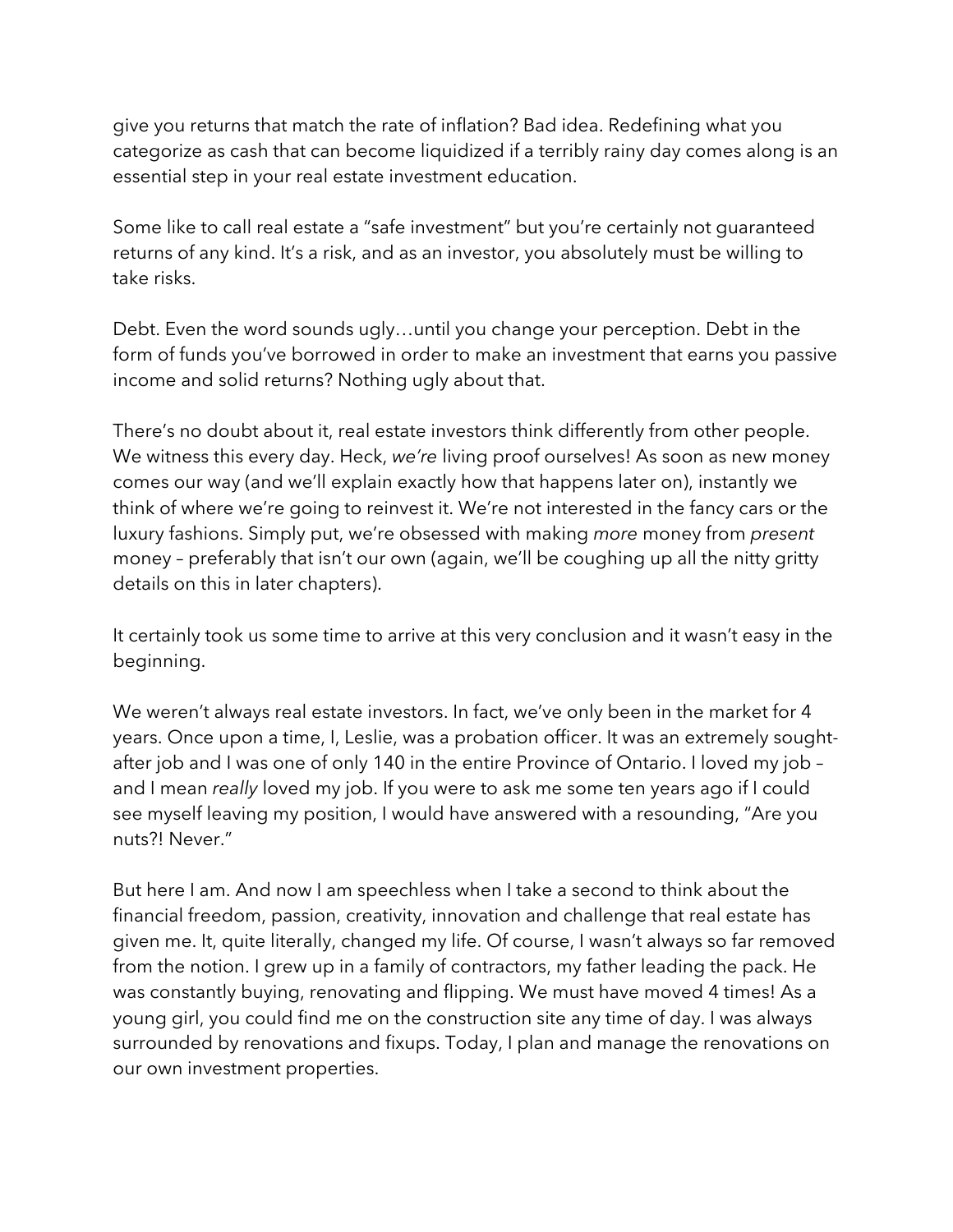Now over to you, Jamie.

I used to be a race car driver. It was my passion and I loved every thrill it brought to my life. Unfortunately, in 2014, I suffered a terrible accident that left me badly injured. Once I'd made as full a recovery as possible, I couldn't go back to racing. Greatly disappointed, I was forced to stick with my daytime role as a mechanic, but decided to open my own automotive repair shop. I loved it and found great fulfillment in my business. Similar to Leslie, I couldn't have imagined my life any other way. Now, I can't imagine it without real estate.

Truth be told, we've always been HGTV junkies. For as long as we can remember, we've been watching Income Property, Fixer Upper and Leave it to Bryan, so I guess real estate investing was within us in some way, shape or form – we just hadn't the faintest idea just yet.

Until we saw the Facebook ad for an introductory session to real estate investing. It caught our attention right away but we still hummed and hawed about whether or not to attend until we finally made the commitment.

Game over.

It was enlightening, informative and fascinating. There was no question that this turned on the lightbulbs already planted in our heads. Our interest was piqued. But this then posed an important question: *we want to explore real estate investing but should we now sign up for \$18,000 in training or do we simply try do this on our own?*

A significant question, no doubt, and one that I'm sure we're not the only ones who have pondered. Coughing up \$18,000 between the two of us to go out on a limb and pursue what was nothing more than an interest at the time, felt certifiably insane! At the same time, we can tell you that if we had decided to "figure things out" on our own without any form of real estate investing education, there's no way we would be where we are today. The education we chose to invest in (essentially, investing in ourselves and our knowledge) was, and is, priceless.

One of the primary takeaways from the program was a concept we touched on a little earlier:

## *To be a successful real estate investor, you must be comfortable with being highly leveraged.*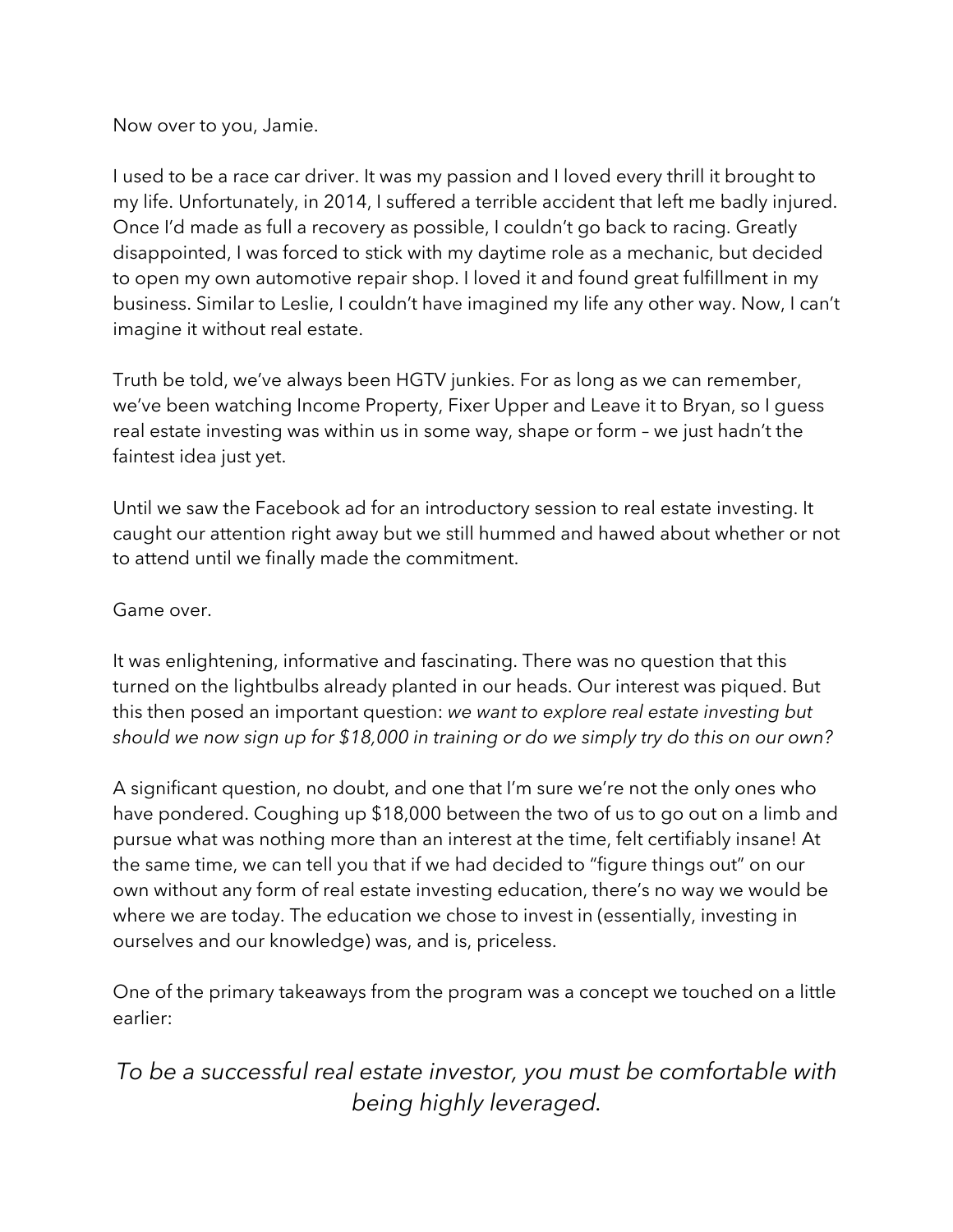What?! Leveraged? As in, lots of debt? Ahhhh! No way, absolutely no way.

We believe this is an accurate depiction of our initial reaction to this, what we once thought to be, outlandish theory. My chest tightened and I thought I was going to have a heart attack (Leslie speaking here). But you know what? This was, and is, completely right. As a matter of fact, our teachers couldn't be *more right*.

Today, we are a strong husband and wife team of real estate investors who have come to own 200 doors in 4 years and we are absolutely highly leveraged. Always. It has come to be a key part of our investment strategy and there is no way that will ever change. What was once a source of great discomfort has now transformed into a thirst for more to the point that every time we receive something in the mail from one of our banks, we feel genuine excitement for the possibility that it may just be another offer for a line of credit that we can use towards a new investment.

Following the success of our first investment property and then using the additional funds from that refinance (leverage!) to make our next acquisition, we were wading into the water. The duplex in our neighborhood, investment property #2, was also a rundown home in need of renovation. We followed the same model:

- 1. Purchase with a variable rate mortgage.
- 2. Renovate.
- 3. Refinance.
- 4. Rent it out.
- 5. Use the additional funds from the refinance of a home that had now risen in value to invest in another property.

Our second investment property experience was just as positive as the first. Now we were knee-deep.

We bought the duplex for \$269,000 and put 20% down. Renovations for one apartment in the duplex included new flooring, trim, drywall, painting, as well as two new furnaces, a new electrical panel and water pumps so that we could separate the utilities between the two rentals. The total cost was \$30,000. When we refinanced, the appraisal came in at \$350,000, valuing the property \$81,000 higher. Within two months, we had the newly renovated apartment rented out (the second apartment was already occupied by a tenant and only recently renovated by us after it was vacated) and generating monthly income. It's possible this property's success story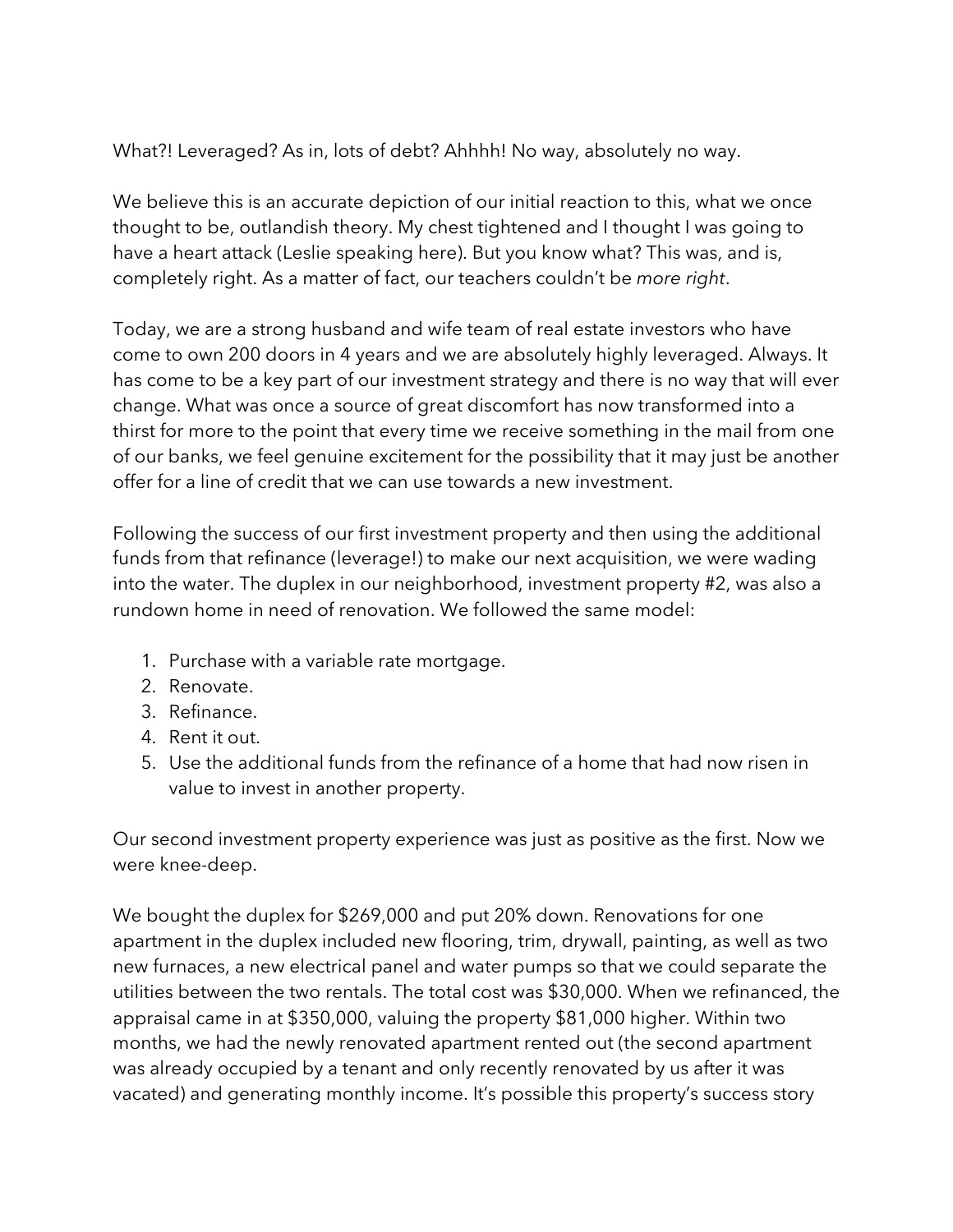felt even better than the first because this time, it only took \$3,000 out of our own personal pockets to make this happen. The rest of the funds required to make the purchase and renovate the home came from the money we made (and subsequently borrowed as part of the new refinanced value) on Investment Property #1.

By then, we were fully submerged in the body of water that had become our sea of investment opportunities.

Was it luck? Skill? Knowledge? Calculated risk? Sound decision making? All of the above?

We would venture to say it was predominantly a combination of the last five, and far less of the first. We were prepared and we knew how to do what we wanted to do. Leading up to the purchase of our first property, we researched the heck out of the market. We knew *everything* that was up for sale because for months we checked MLS and other listing resources no less than 10-15 times a day! When the moment came for us to make a move because we found the perfect opportunity, we were ready.

While we don't know the precise answers to these questions of what it really was, there's one thing we do know for absolute certainty:

## It was financially and mentally critical for us to succeed on our first two investments.

If we hadn't, we might not be where we are today.

 $S_0$ …

Prepare. Learn. Get an education. Research. Figure out your budget and goals.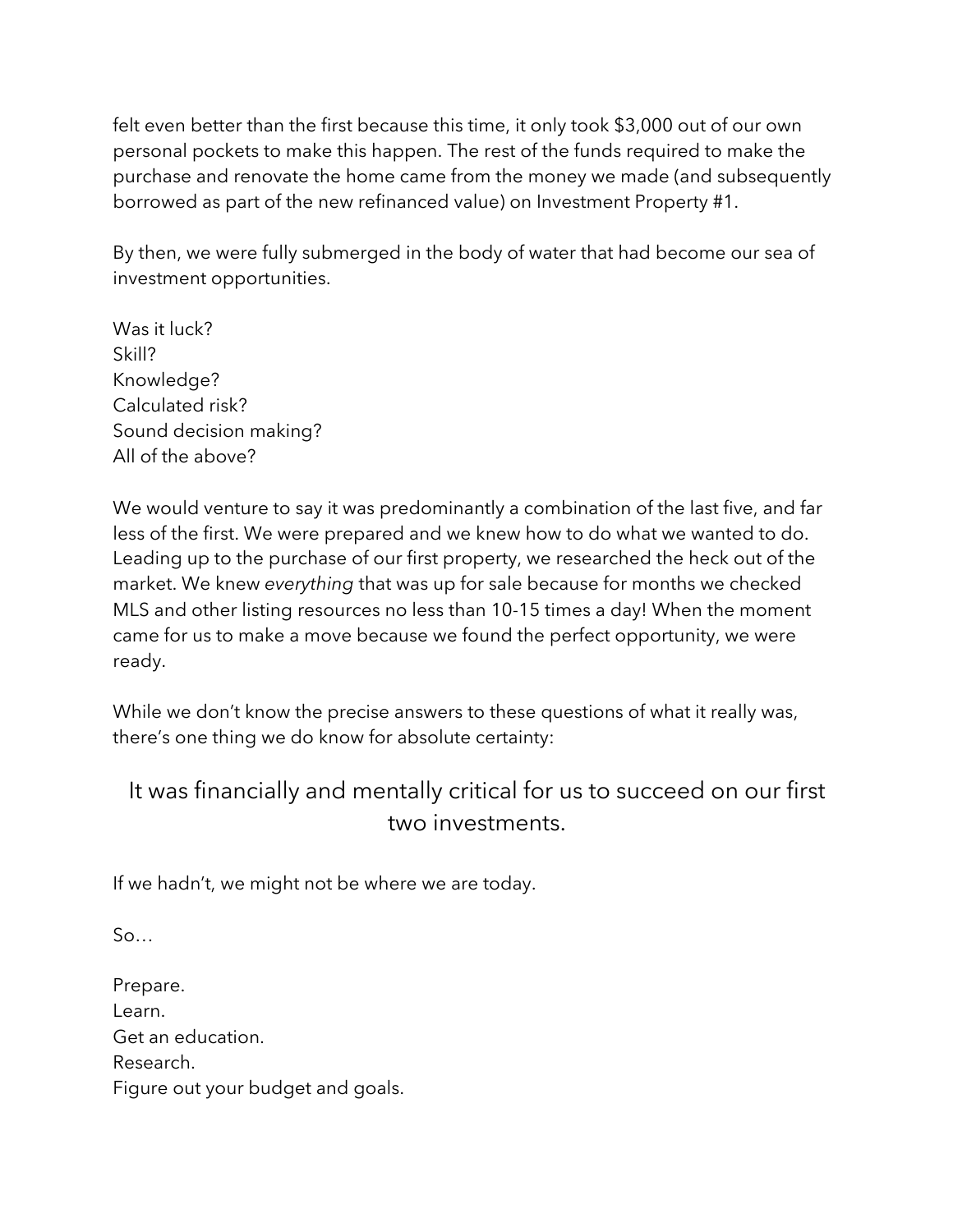Go for it!

Because once the ideal opportunity flashes in your direction, you must be 100% ready for it in every sense of that phrase. And if you are, it will become your first success story upon which you build your legacy…one property at a time.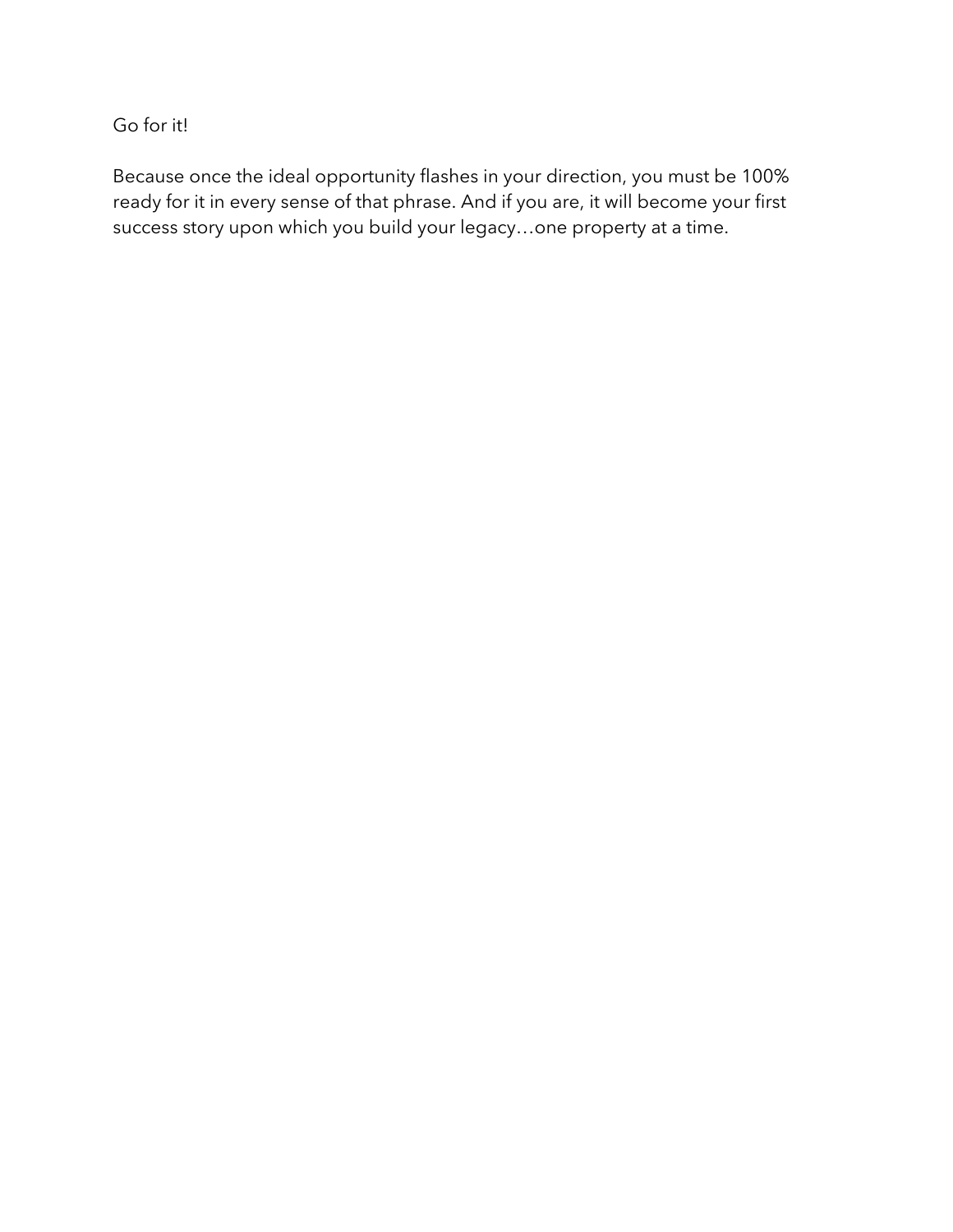## **CHAPTER TWO**

## **Set Goals**

If you don't know where you want to go, you'll never get anywhere.

# *"Setting goals is the first step in turning the invisible into the visible."*  - - Tony Robbins

We were sitting around our dining room table with two fellow investors on a cold and sunny afternoon in November of 2019. It was no particularly distinct meeting – although it quickly turned into one of the most significant days in our real estate investment career. We had these kinds of brainstorming, sharing meetings all the time. It's one of the most incredible parts of having a network of likeminded individuals we can talk and collaborate with on a regular basis.

On this day, we weren't planning on it, we hadn't discussed it previously but about half an hour into our meeting, we blurted out a goal:

#### **"We want to buy an apartment building."**

We looked at each other and smiled. It felt good to say it out loud. That also made it real, especially because we were in the company of two other investors who heard it. Was it crazy? Perhaps. But that's certainly not what these investors had to say. No idea or goal communicated by anyone within our network is ever deemed to be crazy, impossible, too big or nothing more than a pipedream. In other words, no one is ever put down or diminished by their ideas. On the contrary, we offer each other advice, guidance, expertise, story sharing, recommendations, coaching and referrals in order to assist in the achievement of particular goals. It's an incredible thing and we are extremely grateful to be in such company.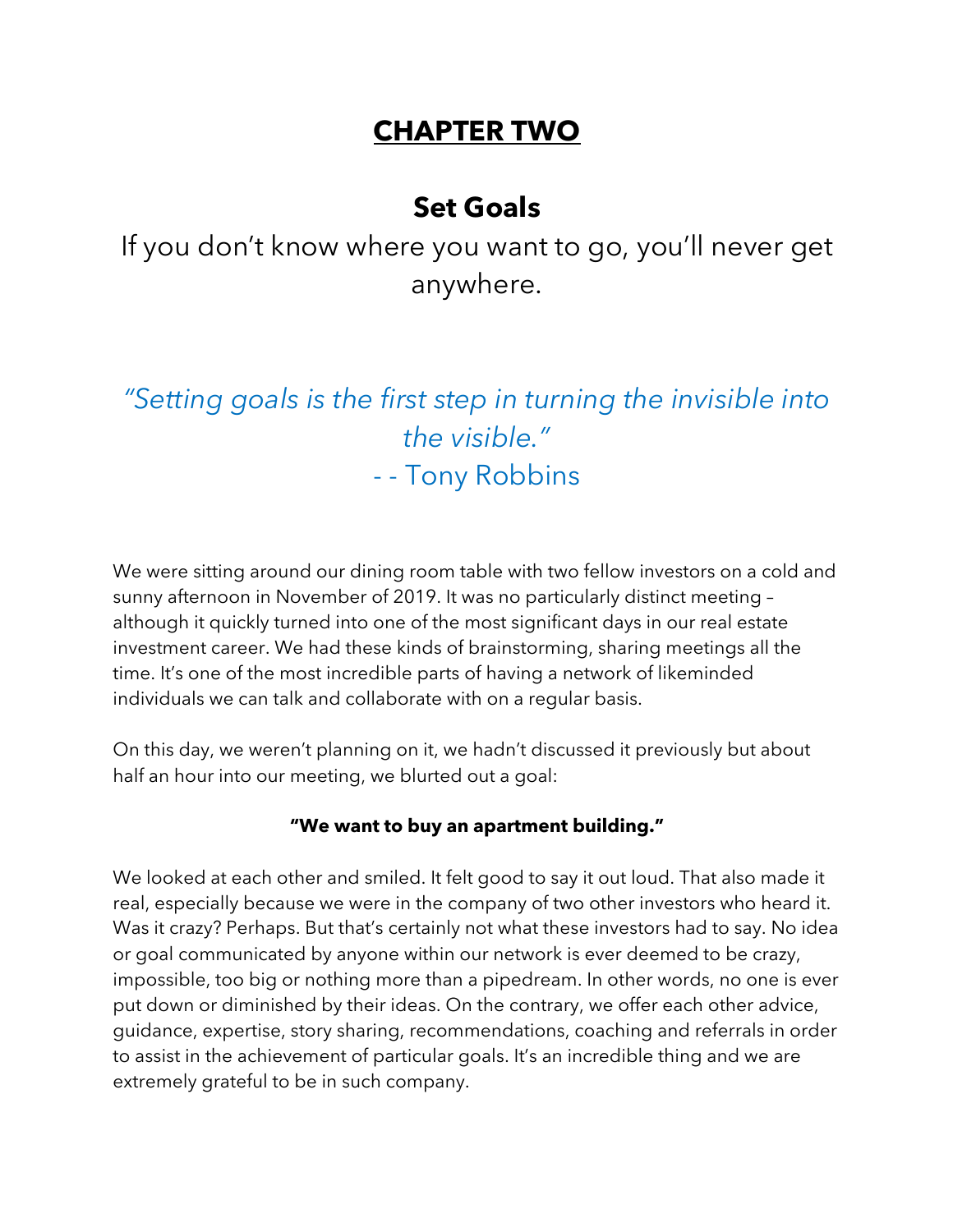A few minutes later Jamie's sister, Dianne, who was a supervisor for a property management company, walked through the door to pick up our son for their planned outing. After greetings and small talk for a few minutes, we casually asked, "Hey, do you happen to have any apartment buildings for sale right now?"

She paused for a moment and answered, "Actually, we do."

Isn't the coincidence of timing amazing sometimes?

Her answer only solidified our goal even further. (And as a matter of fact, we *did* end up buying that very building several months later.)

So, our goal was verbalized, set and now we had a step in the right direction to pursue it. Make no mistake about it, however, we had absolutely no idea how to bring it to fruition. This was entirely new territory for us since prior to this, we had only purchased properties with a maximum of 4 doors. It was up to us to figure out how to achieve it.

#### *Time to reverse engineer.*

End goal: *acquire an apartment building*.

Steps to get there: *this is what we needed to engineer*.

We definitely made many errors along the way, the first of which was our decision to represent and negotiate ourselves (no real estate agent). It was a completely private sale because the landlord of that building also did not have an agent. To say that he was difficult to deal with would be a massive understatement – he was a nightmare! The negotiations were long and painful, taking place over the course of three months.

Thankfully, we quickly made a smart move in a positive direction when we engaged a commercial multifamily coach who helped us every step of the way. And he was our savior. Day and night, he was there for us and we no longer felt alone in a transaction that was, quite frankly, entirely over our heads. There were many coaching sessions that took place as he prepared us for the project management of an entire apartment building (which is completely different from that of a single-family home or duplex).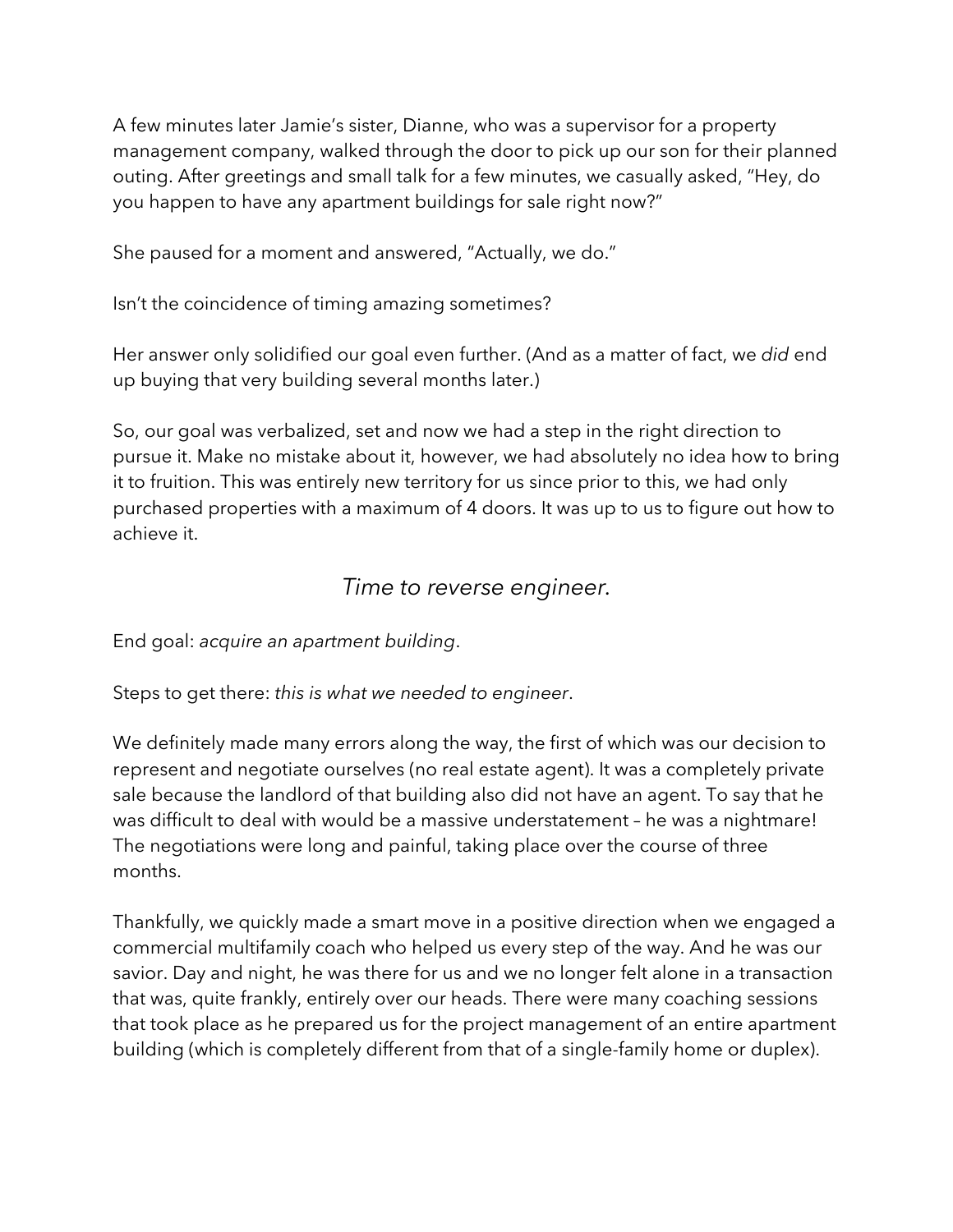We can recall many a night during the negotiation process of that transaction when we were so overwhelmed we didn't know what to do next, and our coach was instrumental in these moments. From writing conditions and running numbers, to doing our due diligence and raising capital, our heads were spinning tops that were also dealing with underlying fear and an unwavering determination not to fail. To top it all off, we were still at our full-time jobs!

Thankfully, just before the deal officially closed, we were in the right financial position for Leslie to leave her job (with Jamie close behind). And thank goodness because managing that apartment project turned out to be a 60-hour a week job – from the finances, to coordinating investor appointments, to sourcing materials and hiring contractors. All the way through, our coach was there to guide, direct and advise. Without him, we may not have made it and he is still one of the coaches we work with actively to this day.

One of the smartest things you can do as an investor is establish a team of experts who fill in the gaps of those areas where you're weaker. Don't make the mistake of thinking you can do everything on your own – you may just wind up going backwards rather than forwards.

- - - - - - - - - - - - -

As avid goal setters now, it's shocking to think that before we began investing in real estate, we never did any sort of goal planning whatsoever. Now, some days it feels like all we do is think, talk, plan and goal set. It's as simple as saying it out loud and…BAM! That's a goal. Let's go figure out how to achieve it. We truly believe that there is *nothing* we can't do. Even if we set a goal and have no idea how to accomplish it at the time it is verbalized (much like the situation with our first apartment building acquisition), we make moves and propel forward in order to determine the "how" part of the equation.

Let's take it back a step further now. Set aside the "how" to achieve a particular goal and think about the "how" to actually *create* a goal. At first, it sounds simple enough: think of what you want, say it and it's a goal. Sometimes, however, it's a little more complicated than that.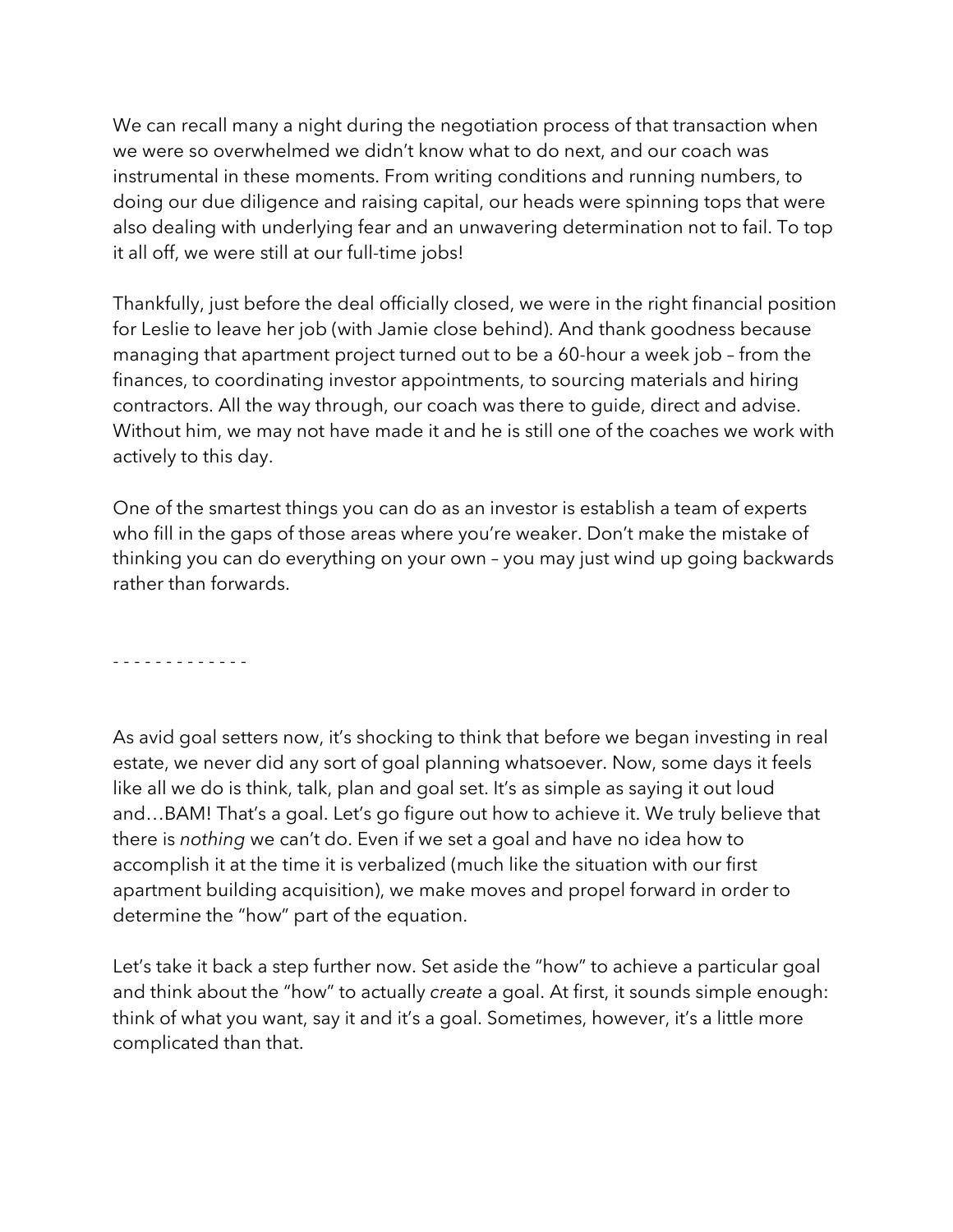A great exercise that we're big advocates of is the creation of a vision board. A vision board is a board of any kind (we like bulletin boards) that you use to build a collage of words and pictures that characterize your goals and dreams. Your board can be comprised of anything and everything that drives and inspires you. For us, that means motivational quotes, special sayings that ignite us, images of travel destinations, buildings we have our eyes on for acquisition, Caribbean properties, paved driveways, landscaping, and then so many other things that reflect our own personal lives and aspirations. Your vision board is an exciting, ongoing and evolving visualization practice because as you achieve your goals on the board, they get removed and replaced with new ones.

This is a practice you can do with your entire family and it's one we include our son in as well. For the three of us, it's clear that we are extremely driven by travel. Our top goal is to be able to have the financial and life freedom to hop on a flight at the drop of a hat and go anywhere in the world. In the meantime, our properties are wellmanaged and rent is continuously paid. Our time is not what earns us money.

When you're in the planning phase, let the SMART goal model be your quide:

**S**pecific **M**easurable **A**ttainable **R**ealistic **T**ime-bound

**Specific** – What is it? Describe it to a T. You want your goals to be precise. One of the most difficult aspects of goal setting is holding yourself accountable, so the more exact you can be the better. This way there is no room for ambiguity or excuses. Specificity is also critical because you want to be able to accurately visualize your goal and if it's too vague, that visualization is far more challenging.

**Measurable** – Can you measure your goal? Is it tangible and quantifiable? For example, "Buy a few properties over the course of the next several years." Define "few" and how many years is "several"? This is much more measurable: "Acquire 6 new doors in 3 years." There are no questions to ask and now this goal can be measured and tracked.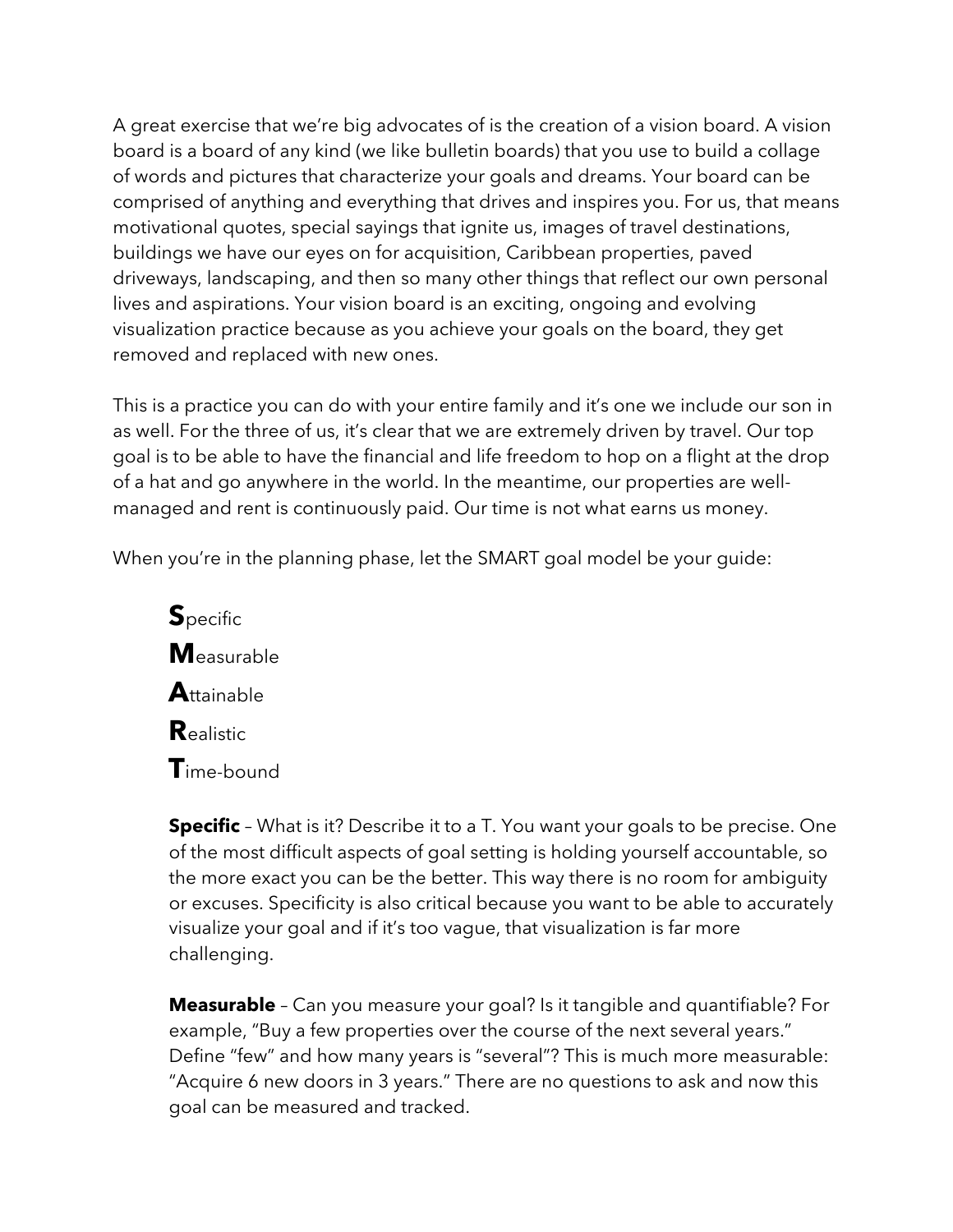**Attainable** - Is it reasonable? This differs from person to person and business to business. All factors considered, know what is achievable in your world and set your goals accordingly.

**Realistic** – It is possible? Never set a goal that isn't actually doable or that is way too far-fetched. This only increases the likelihood of failure because you never gave yourself enough of a chance in the first place.

**Time-bound** - When do you want it to be achieved? It's easy to say, "I want to buy my first investment property." Great. *When?* The harder part is putting a timeline on that goal: "I want to buy my first investment property by the end of this calendar year." When you put a time on your goal, instantly it becomes real.

Know your individual traits and personality. As you set goals, think of how you best perform. Are you someone who likes to work on multiple goals at once? Or do you execute on your plans if you're focused on a single goal at a time. Here's where we differ from one another as a team. Leslie is extremely goal driven and likes to have multiple goals on the go. Once one of them is achieved, she's ready to move on and figure out the next one to put on the vision board. Jamie, on the other hand, while still highly driven by the goals we make, prefers to focus on a single goal at a time and when it is attained, he enjoys sitting with it for a moment and pausing before determining what will come next.

To get serious about your goals, every aspect of your life should reflect what you want. Think of each goal as an endpoint which requires the focus and motivation of everything around it. If your goal is to learn to fly an airplane but you have no images of planes around your home, you never talk about it and all your belongings are focused on vehicles on the road, then your world is not synonymous with your goal. If your goal is to become financially free but you continually spend money frivolously and your finances are disorganized, then again, your surroundings are not consistent with what you want.

We believe strongly in setting up a home to be successful along with you. For us, that means well-situated motivations and visuals, as well as a lifestyle that reflects what we're really working towards: uninhibited travel. In our master washroom, atop our marble shower wall, we painted in large, bold letters: "*Killin' it".* It's the first thing we see when we wake up in the morning and start getting ready for the day. Heck, it's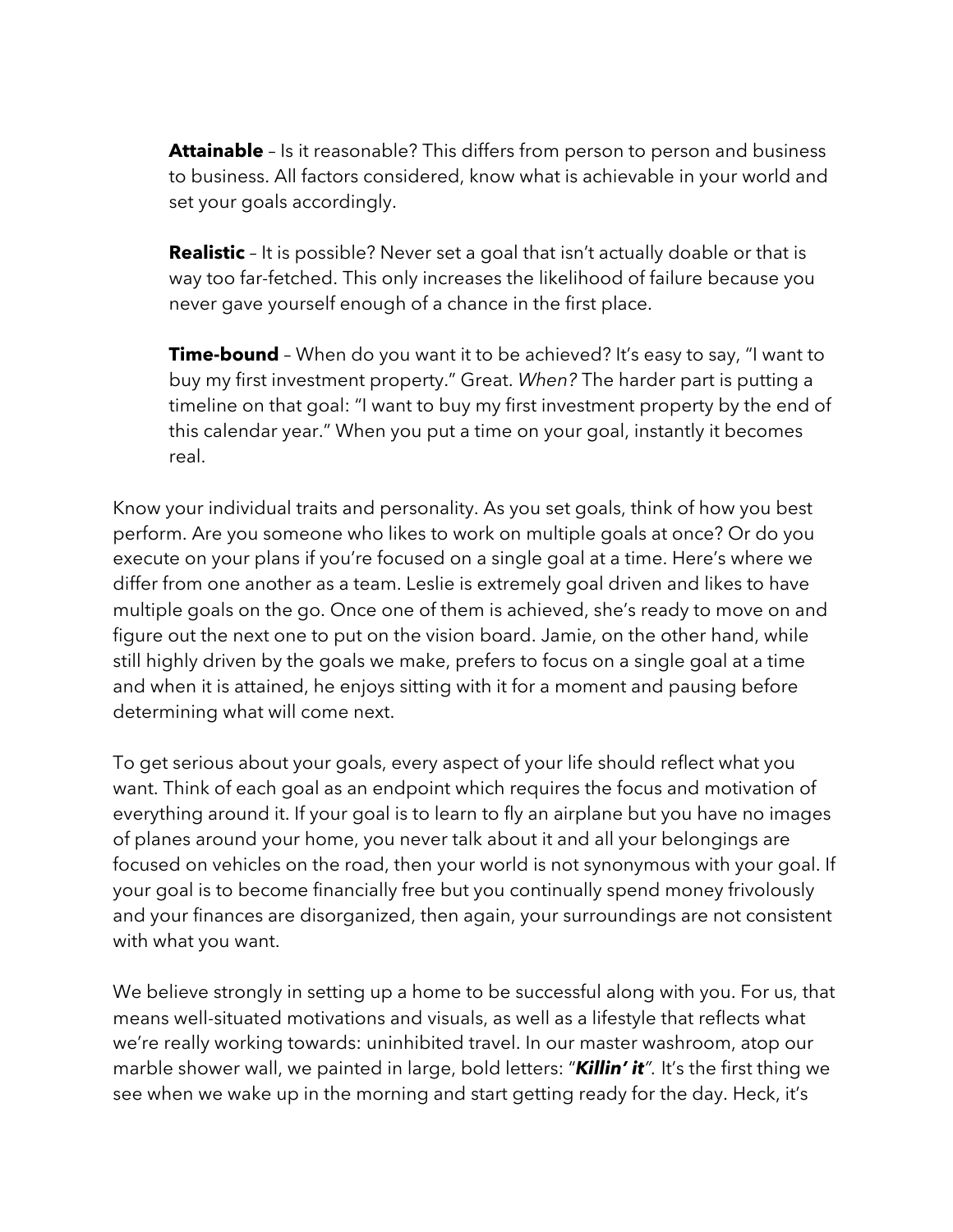also the thing staring at us in the middle of the night when we wake up for a pee! We have several quote artwork pieces around our house including "*Choose happy"* and "*Surround yourself with happiness*". These subtle, yet effective messages are everywhere so that as we move throughout each day, we notice them. It may not sound like much, but there is a profound power that lies beneath this subliminal, almost subconscious messaging. Your eyes see it, your body feels it and your mind ingrains it.

In our home, you won't find a ton of stuff. We keep a minimalistic style and don't tend to accumulate things. There's no clutter or luxurious items designed to make us homebodies. On the contrary, the money we spend at home is restricted to what we need to live comfortably and the bulk of our cashflow is reserved for travel – which is why our dining room table centrepiece is a large globe. And there's more where that came from with world globes also in our living room and basement, not to mention several world maps in our dining room, upstairs hallway and son's bedroom. Our life focus can be seen in what we have, what we do and how we live. It goes as far as our son saying he'd like to buy a new video game for \$40 and we rebut stating, "Naw, forget it – that's four meals in Thailand!" It's also the reason why we refuse to upgrade one of our cars, the Honda Civic (which we've had for 3 years) because our focus on investment growth and travel experiences is unwavering.

Once you have a goal, live and breathe that goal. Discard the negative verbiage that steers you away from achieving it – "I can't", "How am I ever going to do this?", "This is too hard", "That'll take way too long"…

Right here, right now, decide you're going to do it, AND DO IT.

A more recent goal of ours was to begin ownership of luxurious vacation rentals in the Caribbean Island of Curaçao (you'll get all the juicy details in Chapter Eleven). When we first verbalized this goal, we hadn't the foggiest idea how to achieve it. But we were determined to figure it out. In our world, this goal was the same as any other and began with research – an obscene amount of research. Then it transitioned into phone calls and emails, speaking with various people associated with the goal in some way. From here, we began to assemble a team to help us achieve our goal: real estate agents, property managers, engineers, mortgage brokers, insurance brokers and accountants. As we work to accumulate property in Curaçao, our team is collaborating and working closely with us to facilitate the acquisitions, renovations and rentals so that we can eventually become known as the business with the nicest vacation rentals on the island. This goal is quite a significant stepping stone towards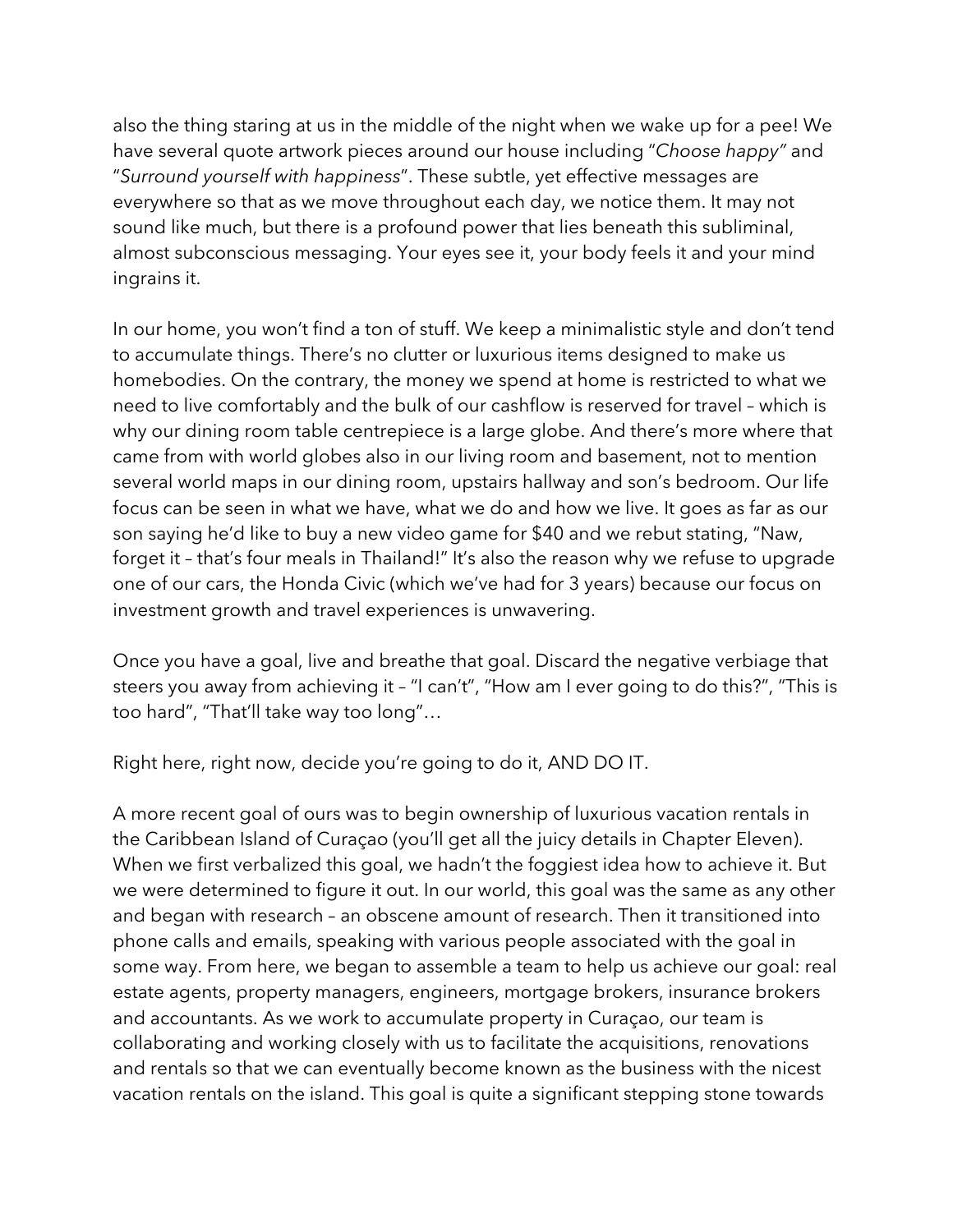the achievement of our overall, big-picture, ultimate ambition which is to focus in the vacation real estate space and own a resort.

No matter what type of acquisition frames our next goal, these are the steps we follow:

- 1. Research.
- 2. Crunch the numbers.
- 3. Take action.
- 4. Put together a team. (And make sure every member of the team shares a vision similar to ours so the work they produce aligns with our expectations.)
- 5. Decide our level of involvement in the plan (If you're Leslie, you say to your team "I don't care how you get it done, just figure it out." If you're Jamie, you say, "Give me all the nitty gritty details along the way.")
- 6. Find a property.
- 7. Do our due diligence. (This is to make sure the deal and the numbers still work after all negotiations, renovation cost finalizations, surprises that popped up along the way, contractor preparedness, etc.)
- 8. Make the purchase.
- 9. Manage the operation.

After four years of experience in the real estate space, our process looks the same but our planning has become far more extensive, and the checklist we follow and abide by is much longer.

## The first step to setting a goal is easy: *say it out loud.*

And preferably, for someone else to hear. This instantly gives it a sense of proof and reality. It exists, so you better actually work towards it now. Ideally, whoever you say it to is also at least one of the people who can hold you accountable. They can check in with you, ask you how it's going, and give you advice or guidance that may help along the way.

When we don't reach a goal of ours (yes, it's happened!) it's extremely upsetting and frustrating. In our experience, and in comparison to others in our network, apparently it's quite common to feel this way. We believe that simply means we take our goals seriously and care deeply about their achievement.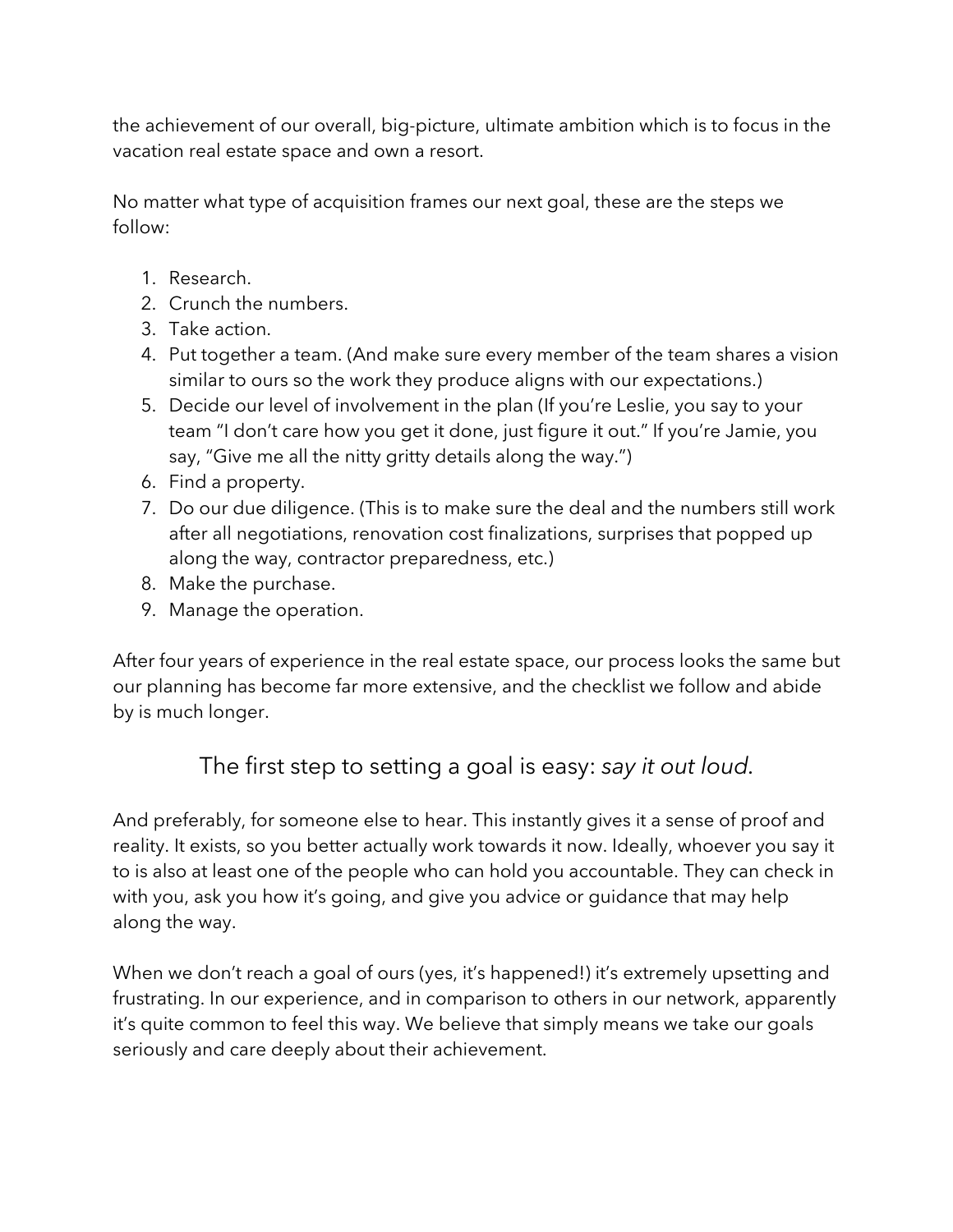Reverse engineering is an effective way to break down what first seems to be an overwhelming goal. Here's an example.

Let's say you want to own 20 doors in 2 years. Work backwards.

This means you need to purchase 5 doors every 6 months, for the next 24 months.

Once you simplify in this manner, it becomes clearer.

It also becomes easier for you to determine whether or not the time-bound nature of your goal is reasonable or not.

Don't think about the goal in its entirety all at once. Separate and think of it in smaller, more digestible pieces. As you conduct your research and planning, while careful evaluation is critical, be wary of *analysis paralysis*. In other words, overanalyzing to the point that you actually paralyze or freeze yourself in time, making it impossible to move forward. It's so easy to plunge into this trap, but here's a way to snap yourself out of it if you feel you're falling prey:

#### *What's the worst-case scenario?*

Take a look at the risks associated with moving forward. Think of the worst that can happen. Evaluate the possibilities, likely and more unlikely. Then ask yourself, can I deal with this? Am I willing to take the risk with this particular level of probability to achieve the end goal? If your risk load isn't enough to make you slam your breaks on, take action. On the other hand, if you simply can't bear the thought of the potential impact, back off, re-evaluate and change your plan if need be.

A simple yet effective starting point for goal setting initiatives is to think five years ahead. What does your life look like? What do you see? What do you *want* to see? If you take a moment to reflect on your life now and what you believe it will be in the future, are you happy? Do you like that life? If not, you must make a change. And that change starts with a goal (or several). Think, conjure, strategize, put your pen to a piece of paper.

For most people, one of their most important end goals revolves around cash flow and net worth. What wealth have you built for yourself? How long do you need to stay in the workforce in order to be financially stable later in life?

Three of our largest and most pivotal goals have been: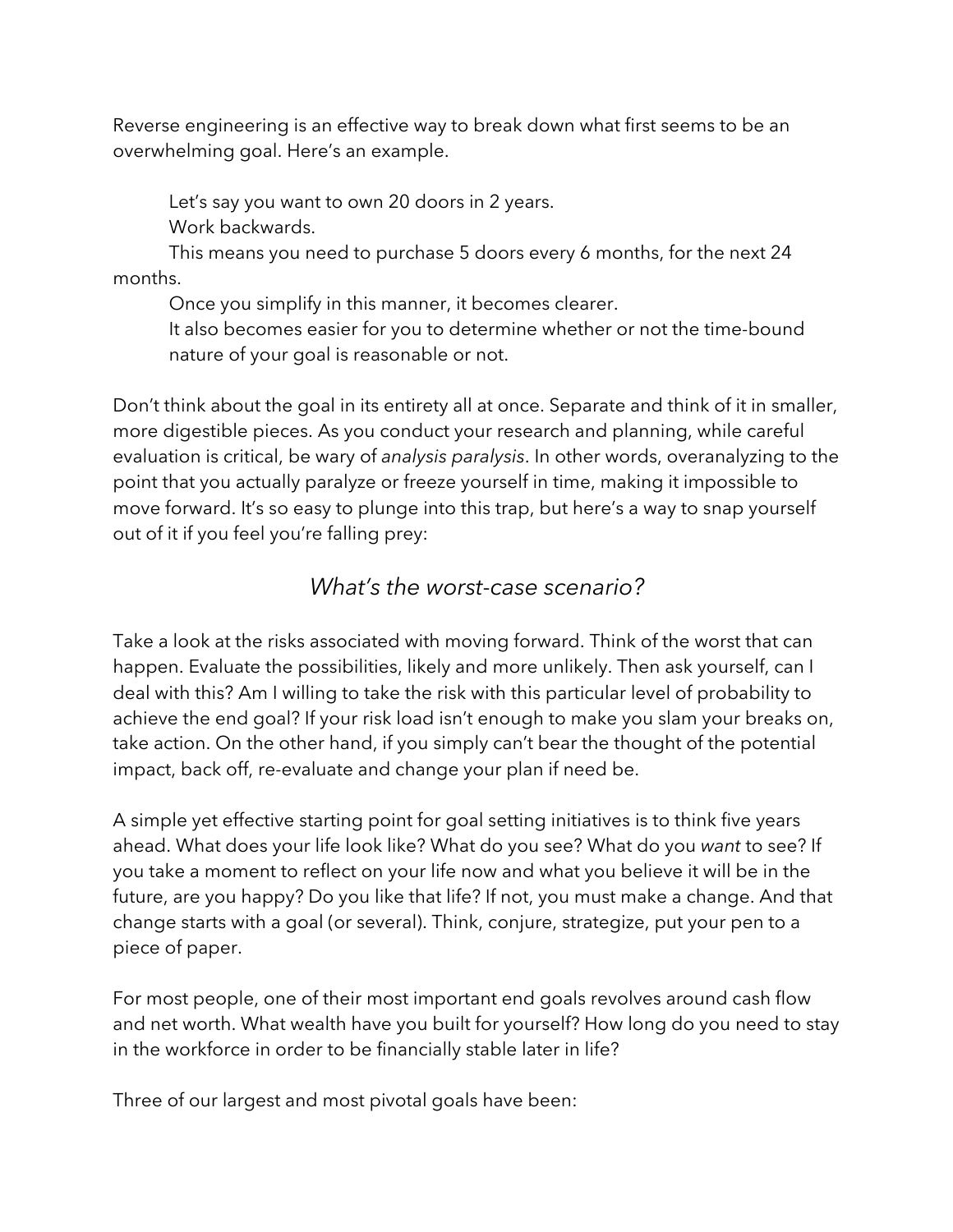- 1. Replace income from our day jobs so we feel comfortable leaving them.
- 2. Reach \$25,000 in cash flow per month.
- 3. Don't trade our time for money make our money work for us.

There is a rule that states:

### *You are the average of the five people you spend the most time with.*

It's true.

During our training course, they asked us to write down the names of the five people we spent the most time with, and estimate what we believed to be their income and total net worth. Then they stated, you will be the average of those five. As hard as this was to hear, looking back, they were absolutely right.

An essential part of reaching higher, moving forward and achieving the goals you set is surrounding yourself with people who are doing the things you want to do. Contrary to dinners we used to have with old friends where the discussions would revolve around menial topics, the get-togethers we have with our fellow investors involve conversations about goals, dreams, what we're doing now, what we want to do next, skills we have and skills we want to acquire. They are meaningful and motivational. There's no reason for any of us to feel as though we're bragging (which is how we're made to feel if we talk about our successes and goals with people who don't think and work like us), rather we are simply sharing and talking candidly as a likeminded group. It's an open dialogue of productivity.

When you first begin your journey as a real estate investor, beware of the naysayers. You know the ones – those that will hit you hard with a million skeptical and discouraging questions such as:

What if the market drops? What if you get a horrible tenant? Don't leverage your investment, it's way too risky. So, you're a slumlord now?

On and on it will go. The stigma around real estate investors is real and you're bound to encounter it at one point or another. Tune it out. Find people you can bounce ideas off of and speak with truthfully about your goals. Because let's be honest, if we